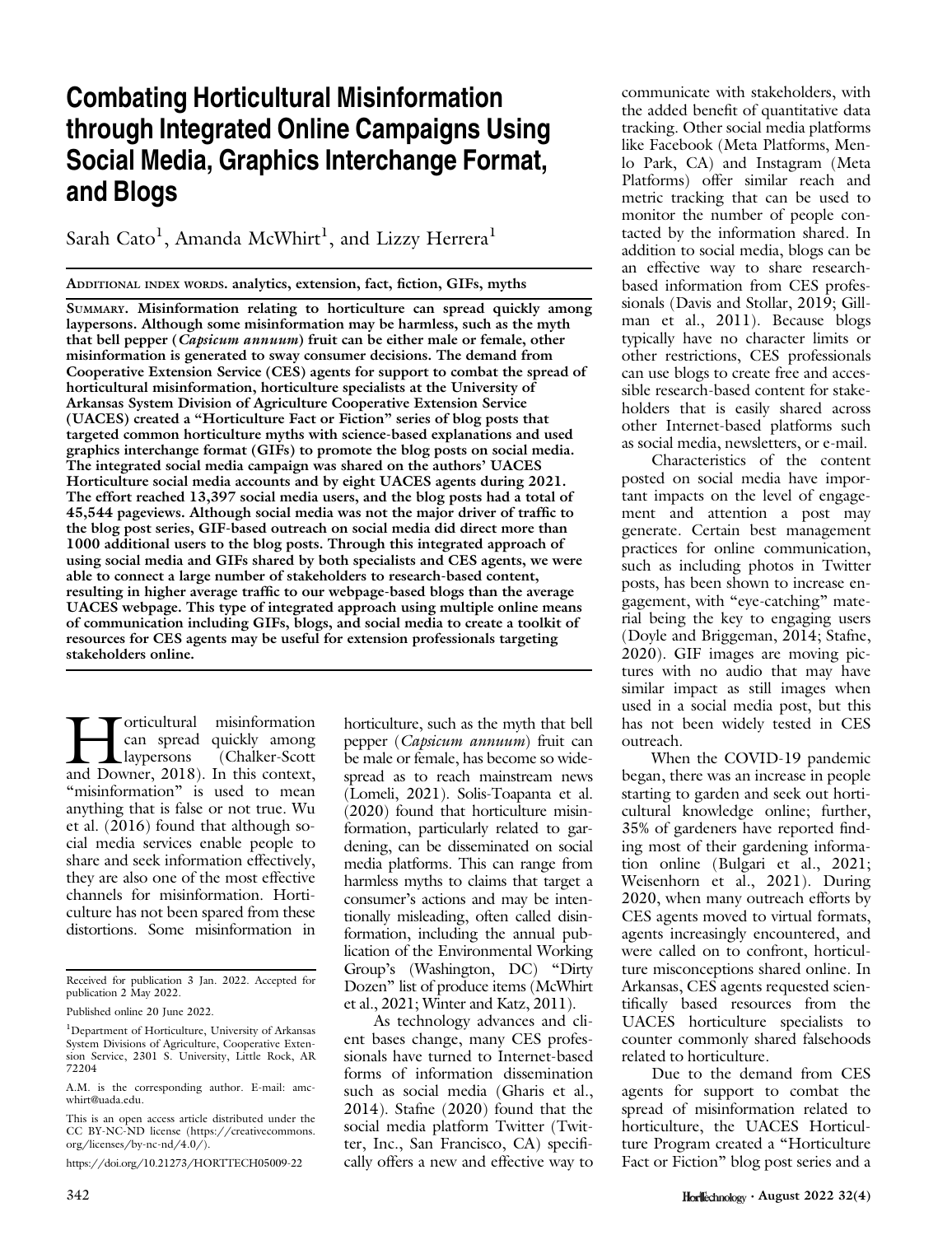social media campaign that used GIFs to drive website traffic to the blogs. The goal of this campaign was to provide CES agents with tools to connect misled stakeholders to research-based information. The impacts of this integrated approach to online outreach were analyzed to determine the effectiveness of creating a toolkit for CES professionals using social media, GIFs, and blog posts to drive stakeholders to research-based information on common horticultural misconceptions.

### Materials and methods

In Jan. 2021, five common horticulture misconceptions that are widely circulated online were identified by UACES Horticulture Specialists with input from CES agents. The five misconceptions targeted were as follows: 1) "female" bell peppers have four to five lobes and are sweeter than "male"

bell peppers that have only three lobes, 2) squash (*Cucurbita pepo*) can cross-pollinate with cucumber (*Cucumis sativus*), 3) the list of the "Dirty Dozen" fruits and vegetables are unsafe to eat because they have the highest pesticide residues; 4) adding sand to clay soils will improve drainage, and 5) large fruit size on strawberries (*Fragaria*  $\times$  *ananassa*) indicates that they are genetically modified organisms (GMOs). For each misconception, a blog post was written and posted to the authors' established blog (McWhirt, 2021a, 2021b, 2021c, 2021d, 2021e). Each post followed the same format and included the following: 1) a description of the misconception, 2) a "quick take" meant to quickly explain why the misconception is false, and 3) follow-up with a longer explanation of the science or research on the topic. For each blog post, a corresponding GIF

was created using the graphic design platform Canva (Canva, Inc., Sydney, Australia). Each GIF (Fig. 1) was designed using a similar template that featured the misconception in question form at the top, followed by the relevant GIF, such as a "clean" shining pear (Pyrus communis) and a "dirty" strawberry in mud to reflect the "Dirty Dozen" list. Below each moving picture was additional text to add context to the misconception, but ultimately the question remained unanswered to encourage viewers to click through to the blog. At the very bottom of each GIF was the "Horticulture Fact or Fiction" graphic and the University of Arkansas System Division of Agriculture logo. Text-based captions were developed to accompany each GIF when posted on social media that restated the common misconceptions with the question remaining unanswered. This text



Fig. 1. Five "Horticulture Fact or Fiction" GIFs made for social media addressing five common horticultural misconceptions: 1) "female" bell peppers (Capsicum annuum) have four to five lobes and are sweeter than "male" bell peppers that have only three lobes, 2) squash (Cucurbita pepo) can cross-pollinate with cucumber (Cucumis sativus), 3) the list of the "Dirty Dozen" fruits and vegetables are unsafe to eat because they have the highest pesticide residues, 4) adding sand to clay soils will improve drainage, and 5) large fruit size on strawberries (*Fragaria ×ananassa*) indicates that they are genetically modified organisms (GMOs).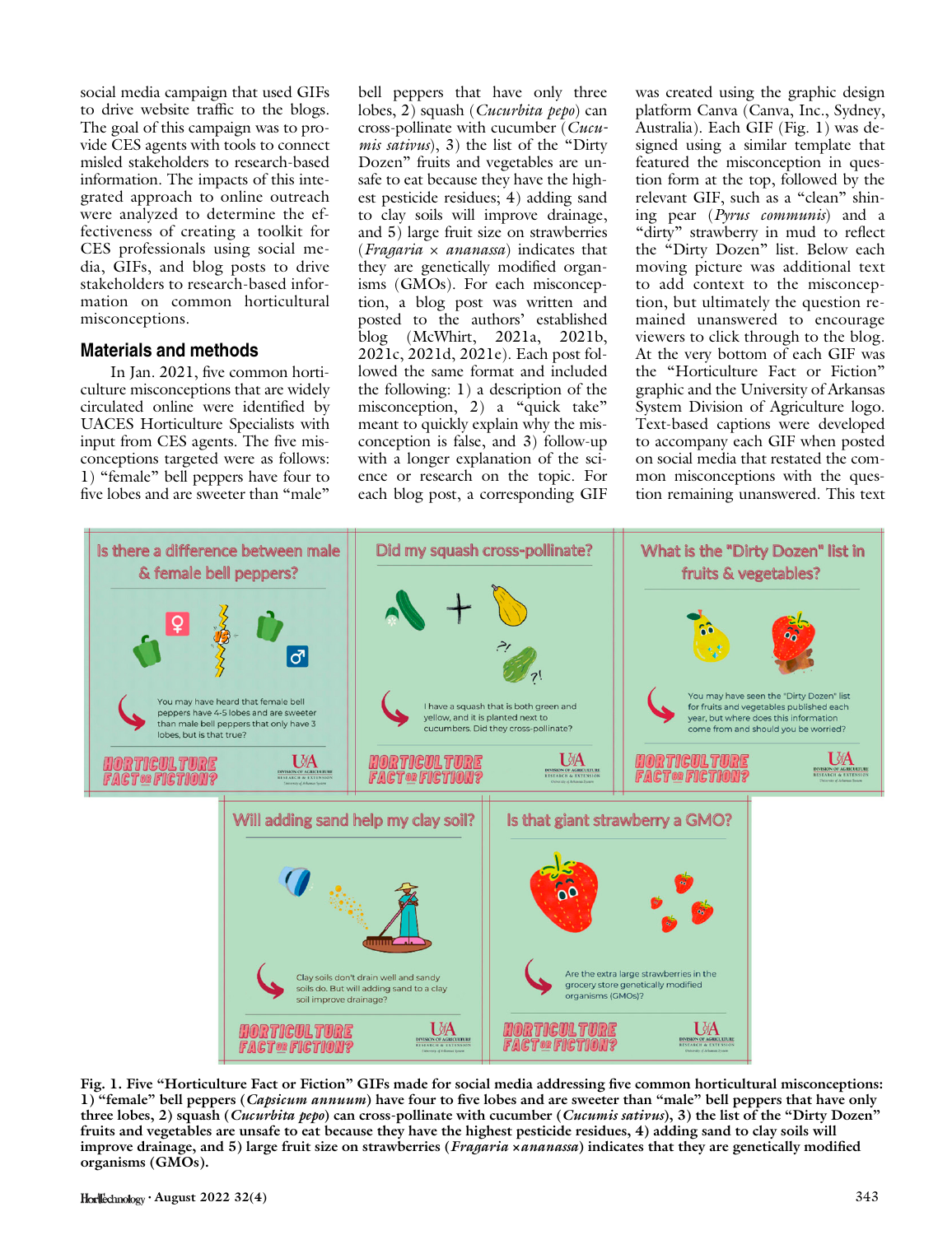was followed by a bitly link (Bitly Inc., New York, NY) connecting to the relevant blog post, encouraging readers to "learn more" (Fig. 2). Each caption also included the hashtag #UAEXHort. This hashtag allowed posts from Twitter to show up on a sidebar on the UACES commercial horticulture website, which means that people browsing the website may have also seen these posts.

The captions and GIFs were posted on the UACES Horticulture social media platforms (Facebook: @UAEXfruitandveggie; Twitter: @fru itveg\_uaex) and shared with all UACES agents in Arkansas via a shared folder on Box (Box, Inc., Redwood City, CA) for their own use starting 20 Jan. 2021. To determine the reach and impact of this campaign, the CES agents who accessed



Often home-gardeners come across an oddly-colored squash fruit, & might wonder if their plant crosspollinated with a nearby cucumber plant or another squash plant - but is that what is happening? The #UAEXhort team gives the scoop on cross-pollination: bit.ly/2M3qF0z



Fig. 2. Example of "Horticulture Fact or Fiction" Twitter post on the author's Twitter account containing caption with a bitly link that links to a blog post with more information on the horticultural misconception regarding whether squash (Cucurbita pepo) can cross-pollinate with cucumber (Cucumis sativus), and the GIF created.

the Box folder were identified and it was verified on their social media pages that the GIF and captions were shared. As of Nov. 2021, eight UACES agents had posted some version of the images and captions provided, which accounts for around half of the agents notified of the campaign toolkit through a monthly webinar. Using Twitter Analytics and Facebook Insights, six of these UACES agents provided the total number of engagements and people reached per post. The analytics retrieved from UACES agents were added to the analytics of the author's posts to sum the total people reached and total interactions. For example, "people reached" is a reflection of how many Twitter or Facebook users saw the post come across their screens and "interactions" are defined as the total number of likes, retweets, shares, and comments a post received.

Google Analytics (Google LLC, Mountain View, CA) "page views" were collected for each of the five "Horticulture Fact or Fiction" blog posts. Page views are the number of instances an Internet user visited each blog post. In addition, how users were directed to the blog webpages were collected and included either by social media (Facebook or Twitter), search engines [such as Google (Google LLC) or Bing (Microsoft Corp., Redmond, WA], or direct clicks [a user was already on the UACES website (University of Arkansas System Division of Agriculture, 2022) and found the blog post directly]. The percent of total blog page views coming from each source was calculated.

The posts were also shared on the authors Instagram page (@uark\_fruitandveggie), but due to limited access to analytics, these data were omitted from this analysis. Analysis of the people reached and number of interactions on social media was performed in statistical software (JMP ver. 16.1; SAS Institute Inc., Cary, NC) with the fit model procedure and means separated by Student's  $t$  test at  $P <$ 0.05.

# Results and discussion

Through this integrated "Horticulture Fact or Fiction" social media and blog campaign, slightly more people were reached on Twitter (8061) than Facebook (7316), and as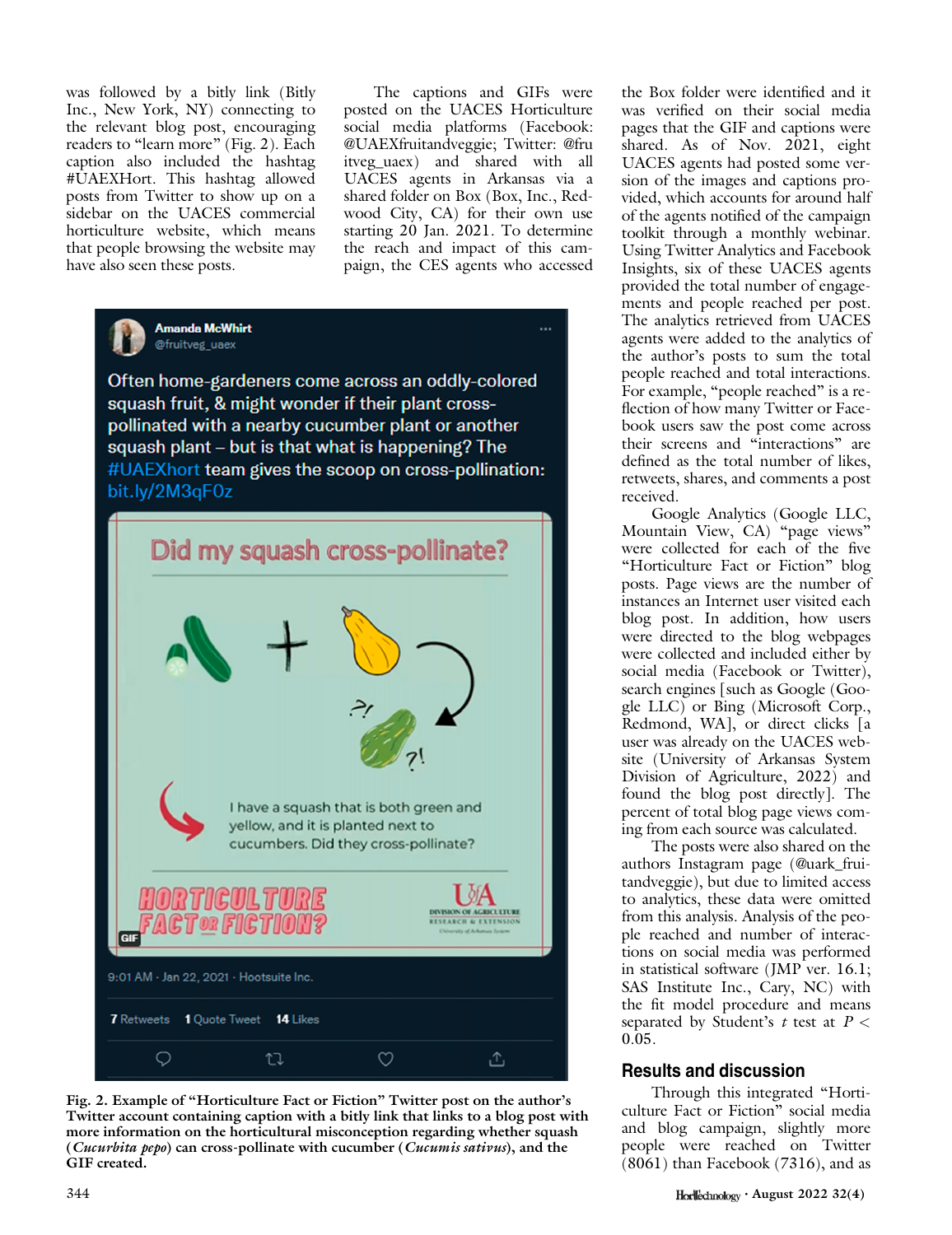a result, more people interacted with the posts on Twitter than on Facebook, despite that the posts were shared on Facebook almost 2 times more than on Twitter (Table 1). The higher number of interactions on Twitter are likely related to Twitter analytics considering "media views" (the number of times users click an image) and the number of link clicks as an interaction or engagement, whereas Facebook only counts shares, reactions, and comments as interactions. Each of the prewritten social media posts and accompanying GIFs were posted a different number of times by multiple accounts, with the "sand to clay soils" post being posted more  $(n = 12;$  of those  $n = 4$  on Twitter,  $n = 8$  on Facebook) than other blog posts. However, despite differences in the number of times posts were shared, all the topics reached similar numbers of people and had similar numbers of interactions on social media.

In total, the "Horticulture Fact or Fiction" social media posts reached 13,397 users on Twitter and Facebook and garnered a total of 579 interactions across the two platforms (Table 1). However, a fraction of these users subsequently clicked through to the blog post (77 Twitter users and 1063 Facebook users)

(Table 2) and instead the majority of the 45,544 visitors reached by the "Horticulture Fact or Fiction" blog posts came from search engines. Generally, search engines accounted for the majority (64%) of traffic to the blog posts. The high percentage of total page views resulting from search engines for the blogs demonstrates that stakeholders were actively seeking more information on the selected horticultural topics. The majority of blog post visits were attributed to the post concerning male and female bell peppers, which had a total of 40,840 visitors, or 97% of all visits. The topics with the secondand third-highest number of blog post page views were posts discussing the Environmental Working Group's "Dirty Dozen" list (1167 views) and "GMO strawberries" (916 views). The blog post with the lowest number of page views was the squash cross-pollination post with 131 visitors as of Nov. 2021. The phrasing of this blog post could have been too specific; some stakeholders searching for this information may have been interested in whether other types of cucurbits (Cucurbitaceae) can crosspollinate, whereas our blog post title specifically addressed squash.

Some additional traffic did come from social media platforms, where on

Table 1. Number of times five topics of "Horticulture Fact or Fiction" in GIFs were posted on the social media platforms Facebook and Twitter and the resulting total reach and total interactions. The five horticultural misconceptions included: 1) "female" bell peppers (Capsicum annuum) have four to five lobes and are sweeter than "male" bell peppers that have only three lobes, 2) squash (Cucurbita pepo) can cross-pollinate with cucumber (Cucumis sativus),  $3$ ) the list of the "Dirty Dozen" fruits and vegetables that are unsafe to eat because they have the highest pesticide residues, 4) adding sand to clay soils will improve drainage, and 5) large fruit size on strawberries (Fragaria <sup>×</sup>ananassa) indicates that they are genetically modified organisms.

| ັ                       | ັ<br>Times posted <sup>z</sup> |                                      | Interactions <sup>x</sup> |
|-------------------------|--------------------------------|--------------------------------------|---------------------------|
| Effect                  | (no.)                          | People reached <sup>y</sup><br>(no.) | (no.)                     |
| Platform                |                                |                                      |                           |
| Twitter                 | 14 b                           | 8061 a                               | 424a                      |
| Facebook                | 25a                            | 7316 b                               | 124 b                     |
| P value                 | ${<}0.001$                     | ${<}0.001$                           | ${<}0.001$                |
| Topic                   |                                |                                      |                           |
| Bell pepper             | 7 <sub>b</sub>                 | 2517                                 | 126                       |
| Cross pollination       | 8 b                            | 1884                                 | 90                        |
| "Dirty Dozen"           | 9 b                            | 2838                                 | 157                       |
| Sand to clay soils      | 12a                            | 3835                                 | 143                       |
| GMO strawberries        | 9 b                            | 2323                                 | 63                        |
| P value                 | 0.02                           | 0.60                                 | 0.90                      |
| $Platform \times topic$ |                                | 0.74                                 | 0.57                      |

<sup>2</sup>Totals followed by the same letter are not different by Student's t test at  $P < 0.05$ .

 $^2$ Totals followed by the same letter are not different by Student's  $t$  test at  $P < 0.05$ .<br>'Number of users on Twitter or Facebook who saw the post come across their screens.

x Total number of likes, retweets, shares, and comments a post received.

 $\text{Horl}$   $\text{Horl}$   $\text{Horl}$   $\text{Horl}$   $\text{Horl}$   $\text{Horl}$   $\text{Horl}$   $\text{Horl}$   $\text{Horl}$   $\text{Horl}$   $\text{Horl}$   $\text{Horl}$   $\text{Horl}$   $\text{Horl}$   $\text{Horl}$   $\text{Horl}$   $\text{Horl}$   $\text{Horl}$   $\text{Horl}$   $\text{Horl}$   $\text{Horl}$   $\text{Horl}$ 

average 0.9% of blog post visits came from Twitter and 15% came from Facebook (Table 2). The higher number of people reaching the blog from Facebook could be due to the difference in audiences between the two platforms. For the @fruitveg\_uaex Twitter account, the majority of followers are academics or CES agents who "retweet" or "like" informative posts but may not click the links because they are familiar with the content. In contrast, the authors' Facebook followers are typically stakeholders or growers who are more likely to be seeking out new information. This is consistent with the findings in Barton et al. (2017) where green industry consumers were more likely to be found on Facebook and professional conversations were more common on Twitter. In the future, the authors will use this information to better target program development efforts for CES clients on Facebook.

Although generally a low percentage of blog post visits came from social media, for the "cross pollination" and "sand added to clay" posts, more than 20% of the blog post visits originated from Facebook (Table 2). The "sand added to clay" post was shared the most times on social media, and the "cross pollination" post had the similar number of visitors from search engines as from Facebook. The number of times a post is shared and the number of followers an account has are important metrics for determining potential number of users reached. Of the three CES agent Facebook accounts with the highest number of followers  $(n = 9282)$ , 1752, and 1401), the "cross pollination" and "sand added to clay" were the only posts shared on all three accounts and were also the posts that had the highest proportion of blog post views from social media (data not shown). For instance, the "sand to clay soils" post, which had the most social media shares, also had a larger proportion of its blog post page views come from Facebook (26%) and Twitter (3.2%), which is higher than social media directs for other posts, which averaged 15% for Facebook and 0.9% for Twitter.

This demonstrates that social media can be an important component of an integrated outreach campaign intended to drive traffic to a blog post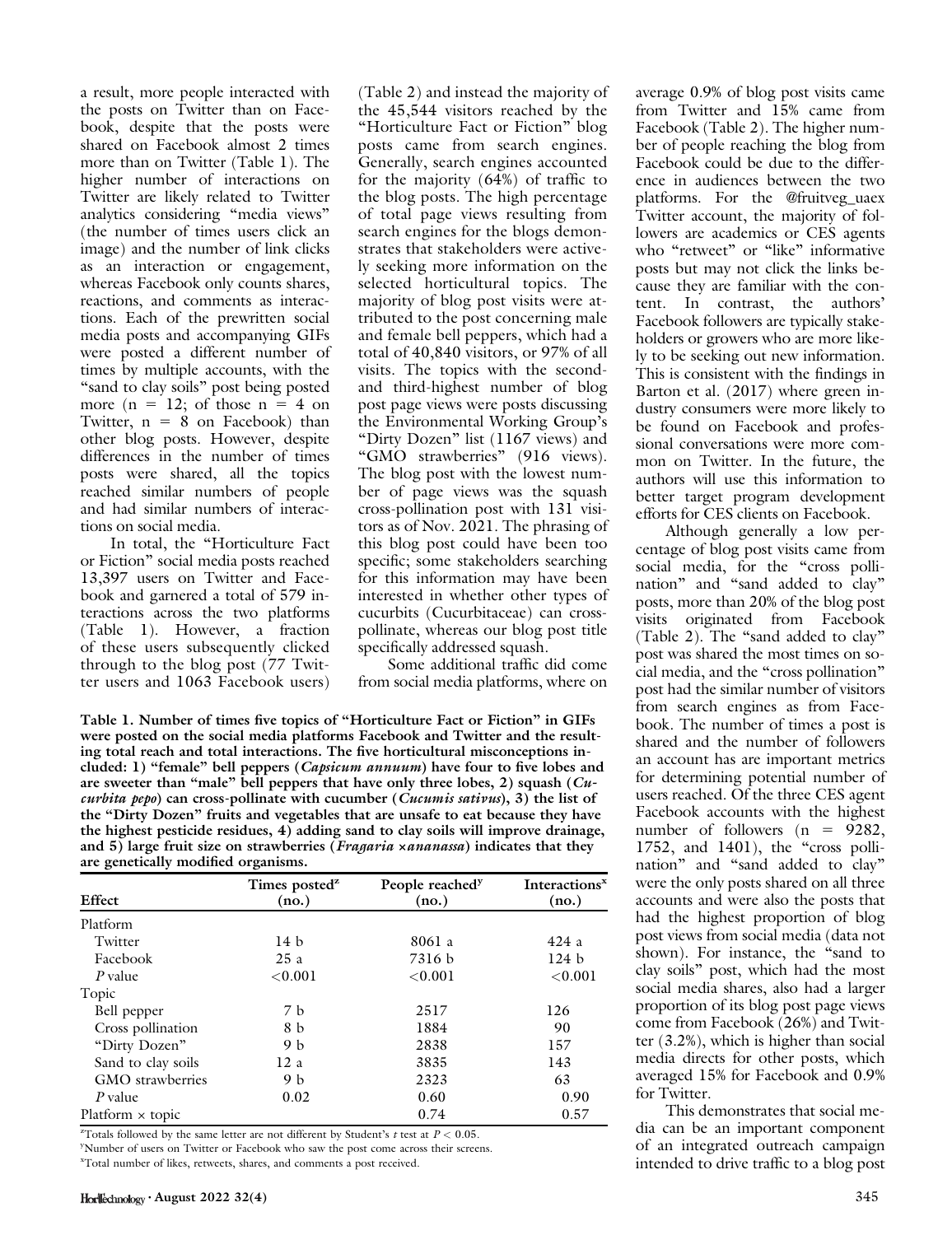Table 2. Sources of pageview traffic from Twitter, Facebook, or search engines to "Horticulture Fact or Fiction" blog posts covering five topics of common horticultural misconception as of 11 Nov. 2021. The five horticultural misconceptions included: 1) "female" bell peppers (*Capsicum annuum*) have four to five lobes and are sweeter than "male" bell peppers that have only three lobes, 2) squash (*Cucurbita pepo*) can cross-pollinate with cucumber (*Cucumis sativus*), 3) the list of the "Dirty Dozen" fruits and vegetables that are unsafe to eat because they have the highest pesticide residues, 4) adding sand to clay soils will improve drainage, and 5) large fruit size of strawberries (Fragaria xananassa) indicates that they are genetically modified organisms.

|                         |                                                                                                     | Twitter <sup>2</sup> |      | Facebook |      | Search engines |      |
|-------------------------|-----------------------------------------------------------------------------------------------------|----------------------|------|----------|------|----------------|------|
| Topic                   | Pageviews (no.) Directs (no.) Pageviews (%) Directs (no.) Pageviews (%) Directs (no.) Pageviews (%) |                      |      |          |      |                |      |
| Bell pepper             | 42,872                                                                                              | 47                   | 0.01 | 751      | 2.0  | 40,840         | 95.2 |
| "Dirty Dozen"           | 1,167                                                                                               | 15                   | 1.0  | 88       | 9.0  | 893            | 76.5 |
| <b>GMO</b> strawberries | 916                                                                                                 |                      | 0.0  | 73       | 8.0  | 762            | 83.1 |
| Sand to clay soils      | 427                                                                                                 | 15                   | 4.0  | 112      | 26.0 | 169            | 39.5 |
| Cross pollination       | 131                                                                                                 | $\Omega$             | 0.0  | 39       | 30.0 | 39             | 29.7 |
| Total                   | 45,544                                                                                              |                      | 0.2  | 77       | 0.2  | 42,703         | 93.8 |

z Not included in this table is traffic that was directed via direct clicks from the University of Arkansas, System Division of Agriculture Cooperative Extension Service webpage, which ranged from 3.9% to 29.7% for the five blog posts.

or a website, but that social media is most effective when posts are shared by accounts with large numbers of followers or subscribers. This online outreach campaign was unique in that we used extension specialist expertise to provide extension agents with a toolkit they could use to share researchbased information with their existing social media networks. Limited county agent participation  $(n = 8)$  likely limited the impact of the project during the period for which we collected data. However, the campaign tools are still available to agents and occasionally are newly shared, resulting in longer term impacts for which we may collect further information on at a later date.

Our social media campaigns involving GIFs resulted in 15.9% of the traffic to the blog posts. It is not possible to comment on the success of GIFs compared with still images in driving traffic to blogs from this analysis. There were some instances of CES agents sharing the GIFs as still images because of how they downloaded the file; however, this occurred infrequently, and despite differences in the number of followers across CES agents' social media accounts, no noticeable changes in engagement occurred for posts using the still image. The attractiveness or visual engagement of the GIFs used in this effort likely had some impact on our results; however, testing varying visual engagement levels of GIFs is outside the scope of this work. Further, it is difficult to compare the reach of this campaign to other posts on the authors' blog for which no campaign was conducted because the majority of our other blog post are targeted to grower

audiences, not the layperson, as was the target audience in this work.

The high number of search engine directs to the blog for the "bell pepper" post may be due to the phrasing of the title as a question, which may have closely matched what Internet users searched, resulting in an increase in search engine optimization. Search engines consider titles, along with keywords, to be very important in search optimization (Palmer, 2006). For this reason, each blog post was titled in the format of a common question that a user may search on Google or a similar search engine, and our exact phrasing may not have matched most common search terms for the other posts.

Although not reported in Table 2, the number of blog page views for the "Horticulture Fact or Fiction" blog posts were also categorized by the device type visitors used to access the posts, such as a desktop computer, smartphone, or tablet. Mobile visits represented the majority (89%) of traffic for the five blog posts on average. This is consistent with Jones et al.'s (2014) findings that extension blog pageviews have been transitioning from majority desktop visitors to majority mobile visitors. The UACES website managers require pages to be mobilefriendly, which may also have contributed to our high number of mobile visitors and ultimately the total reach of the blog posts.

Although social media that uses GIFs was not determined to be the source of most traffic to the "Horticulture Fact of Fiction" blog posts, social media outreach efforts drove more than 1000 additional visitors to the blog posts as a part of our outreach campaign. We found that the

use of GIFs on social media could be a successful component of an online social media campaign to connect stakeholders to research-based content housed on blog posts, although we were unable to determine whether GIFs were more effective than still images. Overall, the "Horticulture Fact or Fiction" media campaign had significant impacts on connecting stakeholders to sciencebased information to counter horticultural misinformation, as the "bell pepper" blog post alone was among the top-performing webpages in terms of reach on the entire UACES website in 2021 (A. Cole, personal communication).

Ultimately our work showed that an integrated outreach campaign that uses multiple online communication channels can maximize reach to stakeholders by targeting different types of Internet users.

Extension professionals interested in developing an outreach campaign to serve local needs should make use of online communication best practices as we have outlined, such as taking advantage of search engine optimization, knowing the interests of your social media audience, getting posts shared on social media accounts with high visibility, using visual engagement like a photo or moving image, ensuring webpages are optimized across devices, and selection of pertinent topics.

## Literature cited

Barton, E.T., E.A. Barton, S. Barton, C. Boyer, J. Brosnan, P. Hill, J. Hoyle, J. Reid, J. Seger, and E. Stafne. 2017. Using technology to enhance extension education and outreach. HortTechnology